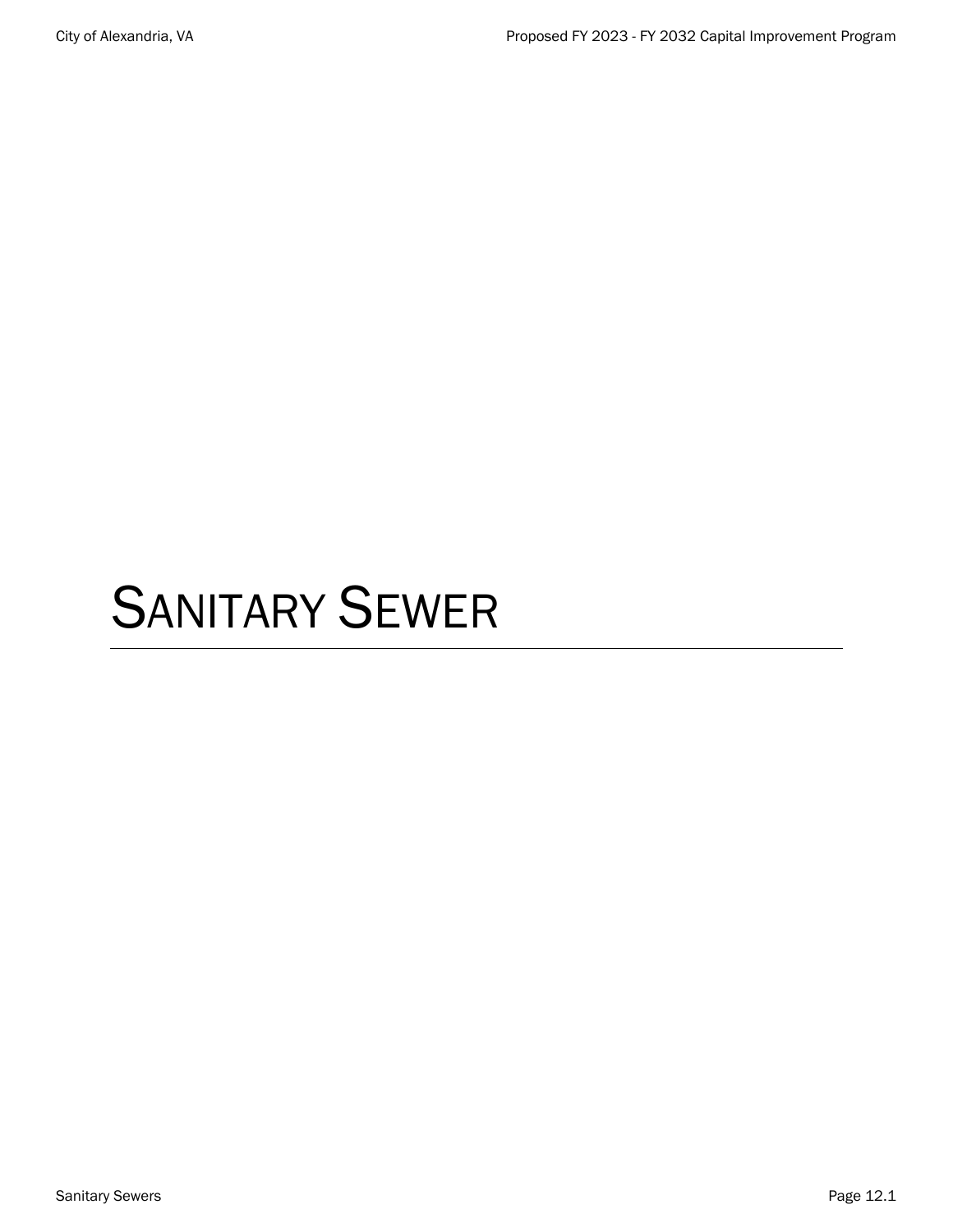Note: Projects with a \$0 total funding are active capital projects funded in prior CIP's that do not require additional resources.

|                                                 | Prior          |            |            |            |           |           |           |           |           |           |           | FY 2023 -  |
|-------------------------------------------------|----------------|------------|------------|------------|-----------|-----------|-----------|-----------|-----------|-----------|-----------|------------|
|                                                 | Appropriations | FY 2023    | FY 2024    | FY 2025    | FY 2026   | FY 2027   | FY 2028   | FY 2029   | FY 2030   | FY 2031   | FY 2032   | FY 2032    |
|                                                 |                |            |            |            |           |           |           |           |           |           |           |            |
| <b>Sanitary Sewers</b>                          |                |            |            |            |           |           |           |           |           |           |           |            |
| AlexRenew Wastewater Treatment Plant Capacity   |                |            |            |            | 2.400.000 |           |           |           |           |           |           | 2,400,000  |
| Citywide Sewershed Infiltration & Inflow        | 19,896,715     |            |            | $\sim$     |           |           | $\sim$    |           |           |           | $\sim$    |            |
| Combined Sewer Assessment & Rehabilitation      | 11,505,000     |            | 4.130.000  | $\sim$     |           |           |           |           | $\sim$    |           |           | 4,130,000  |
| Combined Sewer Wet Weather Mitigation           |                | 1,500,000  | 1,000,000  | 1,000,000  | 1,000,000 | 1,000,000 | 1,000,000 | 1,000,000 | 1,000,000 | 1,000,000 | 1,000,000 | 10,500,000 |
| Holmes Run Trunk Sewer                          | 9.002.000      |            |            | . .        |           | TBD       | TBD       | TBD       | TBD       | TBD       | TBD       | TBD        |
| Reconstructions & Extensions of Sanitary Sewers | 17,100,452     |            | 900,000    | 900,000    | 900,000   | 900,000   | 900,000   | 900,000   | 900,000   | 900,000   | 900,000   | 8,100,000  |
| Sanitary Sewer Asset Renewal Program            | 5,750,000      | 4.500.000  | 3,500,000  | 3,500,000  | 3,500,000 | 3,500,000 | 3.500.000 | 3,500,000 | 3,500,000 | 3,500,000 | 3,500,000 | 36,000,000 |
| Sanitary Sewer Stream Crossing Protection       |                | 1,125,000  |            | 4,132,700  |           | 140,700   |           | 149,300   |           | 158,400   |           | 5,706,100  |
| Sanitary Sewer Wet Weather Mitigation           |                | 3,000,000  | 1.500.000  | 1,500,000  | 1,000,000 | 1,000,000 | 500,000   | 500,000   | 500,000   | 500,000   | 500,000   | 10,500,000 |
| <b>Sanitary Sewers Total</b>                    | 63.254.167     | 10.125.000 | 11,030,000 | 11.032.700 | 8,800,000 | 6,540,700 | 5,900,000 | 6.049.300 | 5,900,000 | 6,058,400 | 5,900,000 | 77,336,100 |
| <b>Grand Total</b>                              | 63,254,167     | 10.125.000 | 11,030,000 | 11,032,700 | 8,800,000 | 6,540,700 | 5,900,000 | 6,049,300 | 5,900,000 | 6,058,400 | 5,900,000 | 77,336,100 |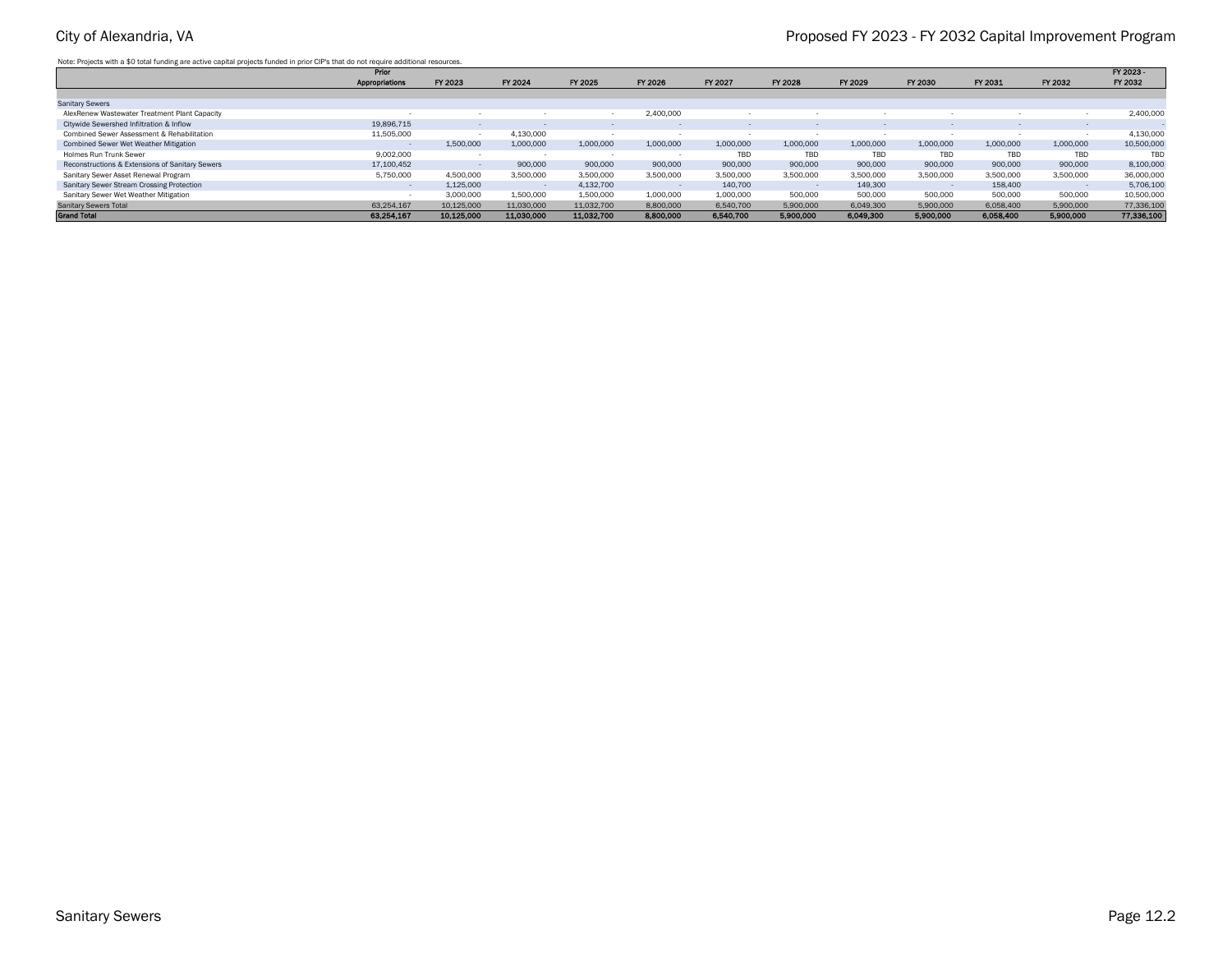### Significant Project Changes in the Sanitary Sewers Section

This year's Capital Improvement Program (CIP) underwent significant changes for a variety of reasons. A major driver was the need to accommodate several new projects, and commitments to funding, while keeping the General Fund transfer to the CIP consistent and staying within City debt limits. This means funding for projects in other categories had to be decreased or removed.

Projects with increased funding in this CIP section total \$28.8 million, while \$900,000 in reductions were made. Therefore, this section had a net increase of \$27.9 million, or +64 percent of the Approved FY 2022 – FY 2031 funding level. Note, these comparisons do not include Fiscal Years 2022 or 2032 funding. This section is unique from some others because investments are predominantly funded by the Sanitary Sewer Fund and fee-backed GO Bonds.

The below chart highlights any project funding that increased or decreased by more than 15%, or \$1 million.

|                        |                                                  |                | Amount               | Percentage           |
|------------------------|--------------------------------------------------|----------------|----------------------|----------------------|
|                        |                                                  |                | <b>Changed Since</b> | <b>Changed Since</b> |
|                        |                                                  | <b>TOTAL</b>   | <b>FY22 Approved</b> | <b>FY22 Approved</b> |
| <b>CIP Subsection</b>  | <b>CIP Doc Title</b>                             | FY 2023 - 2032 | $CIP*$               | <b>CIP</b>           |
| <b>Sanitary Sewers</b> | Sanitary Sewer Wet Weather Mitigation            | 10,500,000     | 10,000,000           | 100.0%               |
| <b>Sanitary Sewers</b> | <b>Combined Sewer Wet Weather Mitigation</b>     | 10,500,000     | 9,500,000            | 100.0%               |
| <b>Sanitary Sewers</b> | <b>Sanitary Sewer Stream Crossing Protection</b> | 5,706,100      | 5,706,100            | 100.0%               |
| <b>Sanitary Sewers</b> | AlexRenew Wastewater Treatment Plant Capacity    | 2,400,000      | 2,400,000            | 100.0%               |
| <b>Sanitary Sewers</b> | Sanitary Sewer Asset Renewal Program             | 36,000,000     | 1,000,000            | 3.2%                 |
| <b>Sanitary Sewers</b> | Reconstructions & Extensions of Sanitary Sewers  | 8,100,000      | (900,000)            | $(11.1\%)$           |

\*This dollar amount was calculated by comparing FY 2023 – 2031 funding levels of the FY 2022 Approved CIP and this FY 2023 Proposed CIP. Since the FY 2022 Approved CIP did not have FY 2032 funding designations, that FY was removed from these calculations.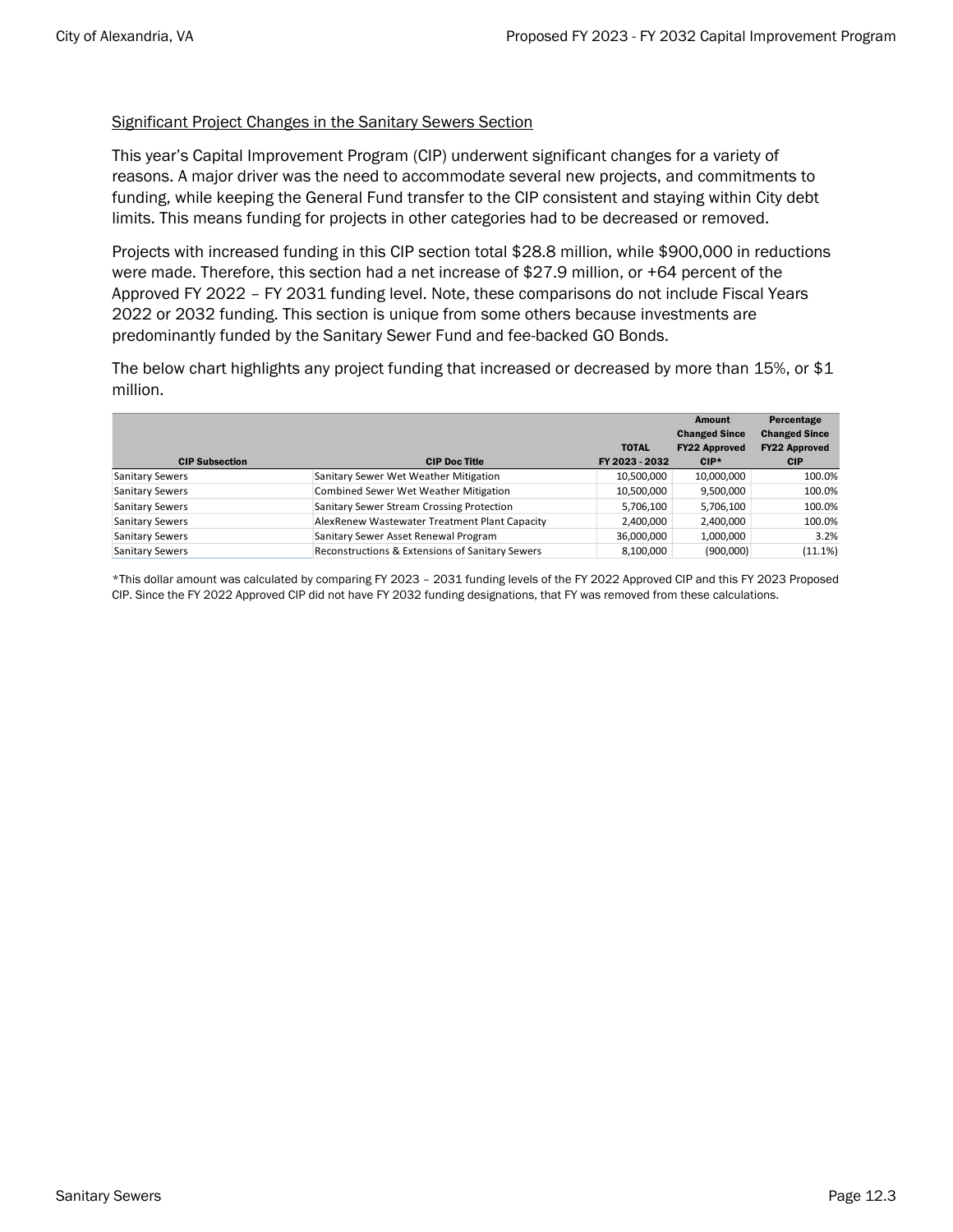# **ALEXRENEW WASTEWATER TREATMENT PLANT CAPACITY**<br>Document Subsection: Sanitary Sewers

DOCUMENT SUBSECTION: Sanitary Sewers<br>
MANAGING DEPARTMENT: Department of Transportation REPORTING AREA: Southwest Quadrant Department of Transportation and Environmental Services

PROJECT CATEGORY: 3

Southwest Quadrant

ESTIMATE USEFUL LIFE: 21 - 25 Years

PRIMARY STRATEGIC THEME: Theme 8: Environmental

**Sustainability** 

| <b>AlexRenew Wastewater Treatment Plant Capacity</b> |             |                          |              |         |         |           |         |         |         |         |         |         |           |  |
|------------------------------------------------------|-------------|--------------------------|--------------|---------|---------|-----------|---------|---------|---------|---------|---------|---------|-----------|--|
|                                                      | $A (B + M)$ | в                        | $\mathbf{L}$ | D       |         |           | G       | н       |         |         |         |         | M(C:L)    |  |
|                                                      | Total       |                          |              |         |         |           |         |         |         |         |         |         | Total     |  |
|                                                      | Budget &    | Prior                    |              |         |         |           |         |         |         |         |         |         | FY 2023 - |  |
|                                                      |             | Financing Appropriations | FY 2023      | FY 2024 | FY 2025 | FY 2026   | FY 2027 | FY 2028 | FY 2029 | FY 2030 | FY 2031 | FY 2032 | FY 2032   |  |
| <b>Expenditure Budget</b>                            | 2.400.000   |                          |              |         |         | 2.400.000 |         |         |         |         |         |         | 2,400,000 |  |
| Financing Plan                                       |             |                          |              |         |         |           |         |         |         |         |         |         |           |  |
| Sanitary Sewer Fund                                  | 2,400,000   |                          |              |         |         | 2,400,000 |         |         |         |         |         |         | 2,400,000 |  |
| <b>Financing Plan Total</b>                          | 2.400.000   |                          |              |         |         | 2.400.000 |         |         |         |         |         |         | 2,400,000 |  |
| Operating Impact                                     |             |                          |              |         |         |           |         |         |         |         |         |         |           |  |

#### CHANGES FROM PRIOR YEAR CIP

Funding added in FY 2026 to complete a feasibility study and planning level engineering for project.

#### PROJECT DESCRIPTION & JUSTIFICATION

This project will include a feasibility study and planning level engineering to be performed jointly between the City and AlexRenew, to determine whether the existing AlexRenew facility can be expanded to treat an additional 4 million gallons per day (MGD). A total of \$2.4 million is included in FY 2026 to complete the feasibility study and planning level engineering. It is not anticipated that the City will reach its existing treatment capacity until after Year 2040, construction of additional wastewater treatment capacity will not be needed until after 2030. It is anticipated that the total cost of the project will be significant.

As a part of the City's 2013 Sanitary Sewer Master Plan (Master Plan) and in anticipation of future growth, it was recommended that the City seek an additional 4 MGD of wastewater treatment capacity at Alexandria Renew Enterprises (AlexRenew). This future treatment capacity was added to the FY 2014 - 2023 CIP. In 2017, state legislation was passed that required the City to accelerate the mitigation of the impacts of combined sewer overflows (CSO). Following the 2017 CSO legislation, the City transferred ownership of the combined sewer outfalls to AlexRenew. AlexRenew is currently in the preliminary design phases of its RiverRenew initiative, which will include significant construction and new facilities in order to convey combined sewer flows to the AlexRenew facility for treatment. This infrastructure, which is estimated to cost approximately \$613 million, must be constructed and operational by July 1, 2025 to comply with the 2017 CSO legislation. With the construction of RiverRenew, the City and AlexRenew will need to reassess options for additional wastewater treatment.

**EXTERNAL OR INTERNAL ADOPTED PLAN OR RECOMMENDATION** ADDITIONAL **OPERATING IMPACTS** Sanitary Sewer Master Plan No additional operating impacts identified at this time.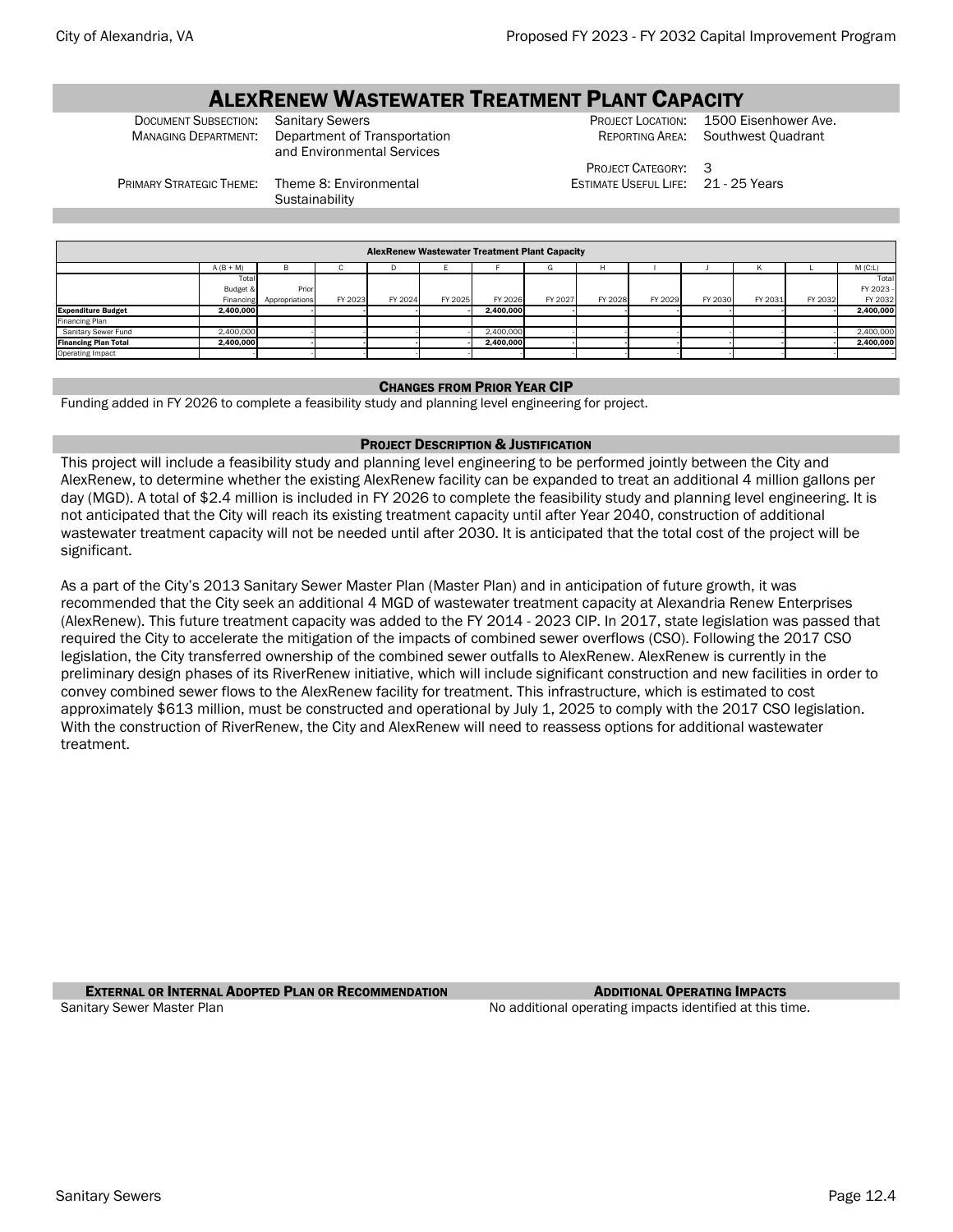## CAPITAL SUPPORT OF CSO MITIGATION PROJECTS

DOCUMENT SUBSECTION: Sanitary Sewers **PROJECT LOCATION: Citywide** PROJECT LOCATION: Citywide MANAGING DEPARTMENT: Department of Transportation REPORTING AREA: Citywide Department of Transportation and Environmental Services

REPORTING AREA:

PROJECT CATEGORY: 1 ESTIMATE USEFUL LIFE: Varies

PRIMARY STRATEGIC THEME: Theme 8: Environmental

**Sustainability** 

|                         |             |                |         |         |         | <b>Capital Support of CSO Mitigation Projects</b> |         |         |         |         |         |         |           |
|-------------------------|-------------|----------------|---------|---------|---------|---------------------------------------------------|---------|---------|---------|---------|---------|---------|-----------|
|                         | $A (B + M)$ |                |         |         |         |                                                   |         |         |         |         |         |         | $M$ (C:L) |
|                         | Totall      |                |         |         |         |                                                   |         |         |         |         |         |         | Total     |
|                         | Budget &    | Prior          |         |         |         |                                                   |         |         |         |         |         |         | FY 2023 - |
|                         | Financing   | Appropriations | FY 2023 | FY 2024 | FY 2025 | FY 2026                                           | FY 2027 | FY 2028 | FY 2029 | FY 2030 | FY 2031 | FY 2032 | FY 2032   |
| <b>Operating Impact</b> |             |                |         |         |         |                                                   |         |         |         |         |         |         |           |

#### CHANGES FROM PRIOR YEAR CIP

No changes from prior CIP.

#### PROJECT DESCRIPTION & JUSTIFICATION

As part of legislation passed by the 2017 Virginia General Assembly, the City has been required to accelerate its efforts to address combined sewer discharges from all four outfalls in the City. The bill mandated combined sewer overflow (CSO) mitigation and construction at all outfalls be completed no later than July 1, 2025.

In order to meet this very aggressive mandated schedule for completion of the project, an agreement was reached with AlexRenew on May 1, 2018 that transferred the ownership of the CSO outfalls, along with the responsibility for construction and financing of future infrastructure to meet the timeline mandated by the General Assembly, to AlexRenew. AlexRenew, established as the Alexandria Sanitation Authority, is a City created, rate payer funded, public body that owns and operates the large interceptors, pump stations and wastewater treatment facility in the City. The outfall transfer between the City and AlexRenew was finalized at the June 23, 2018 City Council Public Hearing.

AlexRenew is currently in the design phase of the project, which is currently estimated at \$613 million (total program cost). AlexRenew will be funding the project through issuance of rate-payer funded revenue bonds, along with funding provided by the State.

Although AlexRenew has taken ownership of the CSO's and responsibility for the outfall mitigation projects outlined in the LTCPU, the City is still responsible for supporting AlexRenew's efforts to complete these mitigation projects on the schedule set by the General Assembly. This funding provides support for the CSO mitigation efforts, including coordination on development special use permits and other City permits, inspection and monitoring during the construction phase, stakeholder coordination, public meetings and City Council updates, data collection, historical records research and other associated work associated with regulatory review and oversight.

**EXTERNAL OR INTERNAL ADOPTED PLAN OR RECOMMENDATION ADDITIONAL OPERATING IMPACTS** Sanitary Sewer Master Plan No additional operating impacts identified at this time.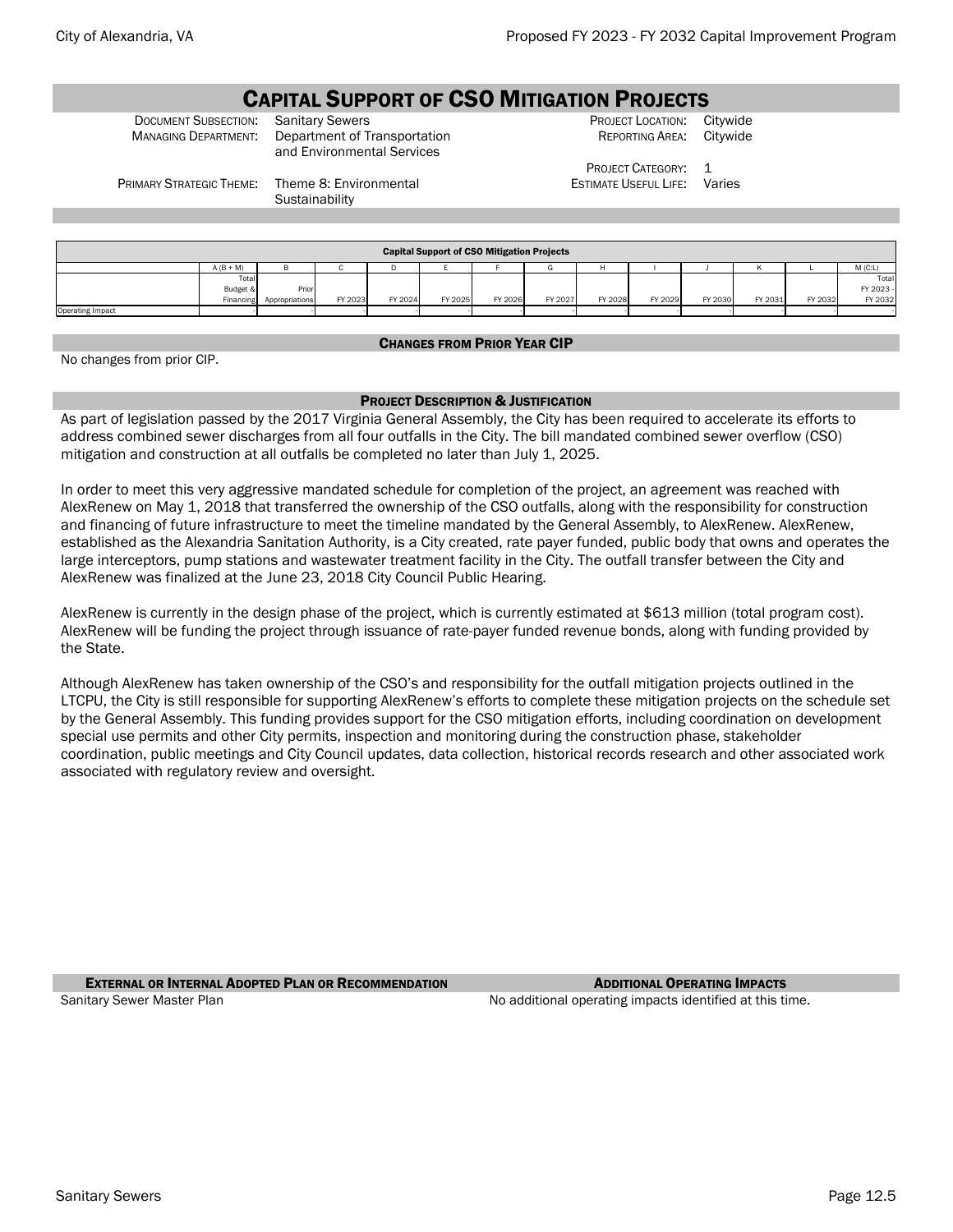# **COMBINED SEWER ASSESSMENT & REHABILITATION**<br>COMBINED Senitary Sewers **PROJECT LOCATION:** Old Town CSO Area

DOCUMENT SUBSECTION: Sanitary Sewers **PROJECT LOCATION: Old Town**<br>MANAGING DEPARTMENT: Department of Transportation REPORTING AREA: Old Town Department of Transportation and Environmental Services

REPORTING AREA:

PROJECT CATEGORY: 3 ESTIMATE USEFUL LIFE: 30+ Years

PRIMARY STRATEGIC THEME: Theme 8: Environmental

**Sustainability** 

|                             | <b>Combined Sewer Assessment &amp; Rehabilitation</b> |                |         |           |         |         |         |         |         |         |         |         |           |  |  |
|-----------------------------|-------------------------------------------------------|----------------|---------|-----------|---------|---------|---------|---------|---------|---------|---------|---------|-----------|--|--|
|                             | $A (B + M)$                                           |                |         | ш         |         |         | G       |         |         |         |         |         | $M$ (C:L) |  |  |
|                             | Total                                                 |                |         |           |         |         |         |         |         |         |         |         | Total     |  |  |
|                             | Budget &                                              | Prior          |         |           |         |         |         |         |         |         |         |         | FY 2023 - |  |  |
|                             | Financing                                             | Appropriations | FY 2023 | FY 2024   | FY 2025 | FY 2026 | FY 2027 | FY 2028 | FY 2029 | FY 2030 | FY 2031 | FY 2032 | FY 2032   |  |  |
| <b>Expenditure Budget</b>   | 15.635.000                                            | 11.505.000     |         | 4.130.000 |         |         |         |         |         |         |         |         | 4.130.000 |  |  |
| Financing Plan              |                                                       |                |         |           |         |         |         |         |         |         |         |         |           |  |  |
| GO Bonds (Stormwater)       | 6,505,000                                             | 6,505,000      |         |           |         |         |         |         |         |         |         |         |           |  |  |
| Sanitary Sewer Fund         | 7,630,000                                             | 3,500,000      |         | 4,130,000 |         |         |         |         |         |         |         |         | 4,130,000 |  |  |
| Stormwater Utility Fund     | 1,500,000                                             | 1,500,000      |         |           |         |         |         |         |         |         |         |         |           |  |  |
| <b>Financing Plan Total</b> | 15,635,000                                            | 11.505.000     |         | 4,130,000 |         |         |         |         |         |         |         |         | 4.130.000 |  |  |
| Operating Impact            |                                                       |                |         |           |         |         |         |         |         |         |         |         |           |  |  |

#### CHANGES FROM PRIOR YEAR CIP

FY 2023 funding pushed back to FY 2024 and funding increased by \$213,000 to account for increased construction costs.

#### PROJECT DESCRIPTION & JUSTIFICATION

This project provides for the condition assessment of sewers in the combined sewer service area in Old Town and remediation of structurally deficient sewers.

The City will perform condition assessments including cleaning and televising lines, assessing information to determine condition of lines, and determining if rehabilitation is needed. Structurally deficient sewers will be identified, and the results of the field work will be evaluated to develop remediation projects which are expected to include the relining of sewers and manhole repairs. Project funding may be adjusted upon completion of the assessment period based on the condition of the sewers and need for rehabilitation.

In addition to the health and environmental benefits of this project, completion of this project will repair and renew the City's sewer infrastructure, extend the infrastructure's useful life, and reduce the number of pipe collapses and other emergency repairs.

The City is responsible for the ownership and maintenance of the sewers located in the combined sewer service area. The combined sewer outfalls are owned by Alexandria Renew Enterprises (AlexRenew). AlexRenew is also responsible for compliance with requirements of the combined sewer system permit issued by the Department of Environmental Quality and for complying with the legislation passed by the Virginia General Assembly in 2017, which requires that combined sewer discharges be mitigated to comply with the legislation by July 1, 2025. The City continues to work with AlexRenew to ensure this deadline is met.

#### **EXTERNAL OR INTERNAL ADOPTED PLAN OR RECOMMENDATION** ADDITIONAL **OPERATING IMPACTS**

N/A  $\blacksquare$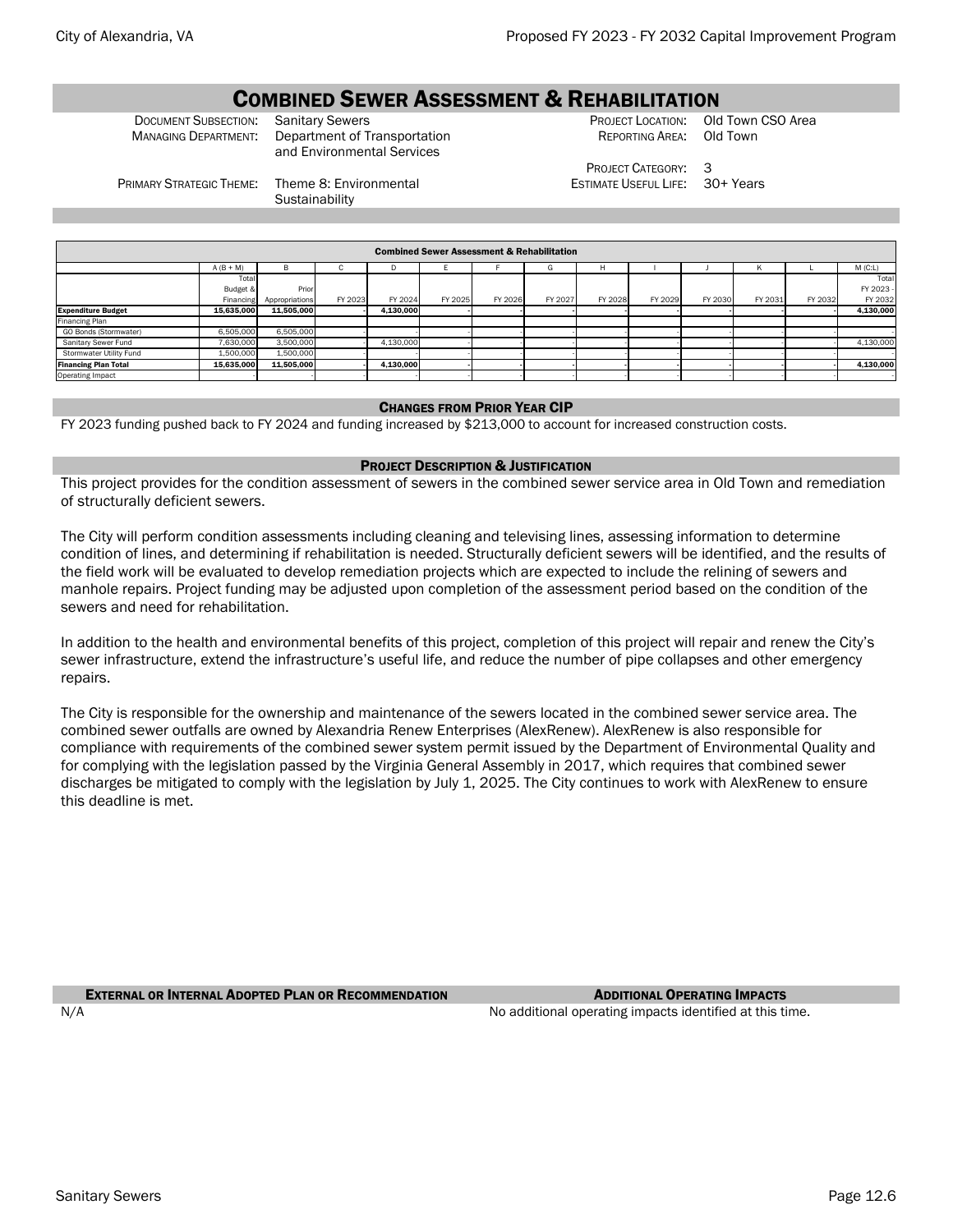# **COMBINED SEWER WET WEATHER MITIGATION**<br>Sanitary Sewers<br>PROJECT LOCATION:

**DOCUMENT SUBSECTION:** Sanitary Sewers **PROJECT LOCATION: Citywide** MANAGING DEPARTMENT: Department of Transportation **PROJECT LOCATION: Citywide** Department of Transportation and Environmental Services

REPORTING AREA:

PROJECT CATEGORY: 2 ESTIMATE USEFUL LIFE:

PRIMARY STRATEGIC THEME: Theme 8: Environmental **Sustainability** 

|                                        | <b>Combined Sewer Wet Weather Mitigation</b> |                |           |           |           |           |           |           |           |           |           |           |            |  |  |
|----------------------------------------|----------------------------------------------|----------------|-----------|-----------|-----------|-----------|-----------|-----------|-----------|-----------|-----------|-----------|------------|--|--|
|                                        | $A (B + M)$                                  | B              |           |           |           |           |           |           |           |           |           |           | $M$ (C:L)  |  |  |
|                                        | Total                                        |                |           |           |           |           |           |           |           |           |           |           | Total      |  |  |
|                                        | Budget &                                     | Prior          |           |           |           |           |           |           |           |           |           |           | FY 2023    |  |  |
|                                        | Financing                                    | Appropriations | FY 2023   | FY 2024   | FY 2025   | FY 2026   | FY 2027   | FY 2028   | FY 2029   | FY 2030   | FY 2031   | FY 2032   | FY 2032    |  |  |
| <b>Expenditure Budget</b>              | 10.500.000                                   |                | 1,500,000 | 1,000,000 | 1,000,000 | 1.000.000 | 1,000,000 | 1.000.000 | 1.000.000 | 1,000,000 | 1.000.000 | 1,000,000 | 10,500,000 |  |  |
| Financing Plan                         |                                              |                |           |           |           |           |           |           |           |           |           |           |            |  |  |
| Sanitary Sewer Fund                    | 9.000.000                                    |                |           | 1,000,000 | 1.000.000 | 1.000.000 | 1,000,000 | 1.000.000 | 1,000,000 | 1,000,000 | 1.000.000 | 1,000,000 | 9,000,000  |  |  |
| Reprogrammed Project Balances (Sanital | 1,500,000                                    |                | 1,500,000 |           |           |           |           |           |           |           |           |           | 1,500,000  |  |  |
| <b>Financing Plan Total</b>            | 10.500.000                                   |                | 1.500.000 | 1.000.000 | 1.000.000 | 1.000.000 | 1.000.000 | 1.000.000 | 1.000.000 | 1.000.000 | 1.000.000 | 1.000.000 | 10,500,000 |  |  |

#### CHANGES FROM PRIOR YEAR CIP

New project added to FY 2023 - FY 2032 CIP.

### PROJECT DESCRIPTION & JUSTIFICATION

This project will fund the design, construction and construction management of a variety of sewer upsizing projects in combined sewer areas of the City where sewer backups and/or flooding have been documented to occur as a result of extreme wet weather. Currently, a number of areas are under study for potential wet weather mitigation within the combined sewer service area. These studies will evaluate existing system capacity, identify capacity deficiencies and then propose alternatives for capacity improvements. This project is intended to include both capacity improvement projects and combined sewer separation projects.

Projects where initial studies have been completed include the following:

- Nethergate community
- Pitt/Gibbon Streets

These studies have identified multiple alternatives to mitigate flooding and these alternatives are currently being evaluated further. Once an alternative (project) is selected, the project will move to detailed design and then construction. A number of other areas within the combined sewer system have initial studies underway and will be added to the CIP once those studies are completed and alternatives to mitigate flooding and sewer backups identified. Funding is provided for on an annual basis and funding adjustments may be needed each year based on the identification of future projects.

Completion of these projects will help to both reduce flooding and sewer backups that occur as a result of extreme wet weather events.

**EXTERNAL OR INTERNAL ADOPTED PLAN OR RECOMMENDATION** ADDITIONAL **ADDITIONAL OPERATING IMPACTS** N/A  $\blacksquare$  No additional operating impacts identified at this time.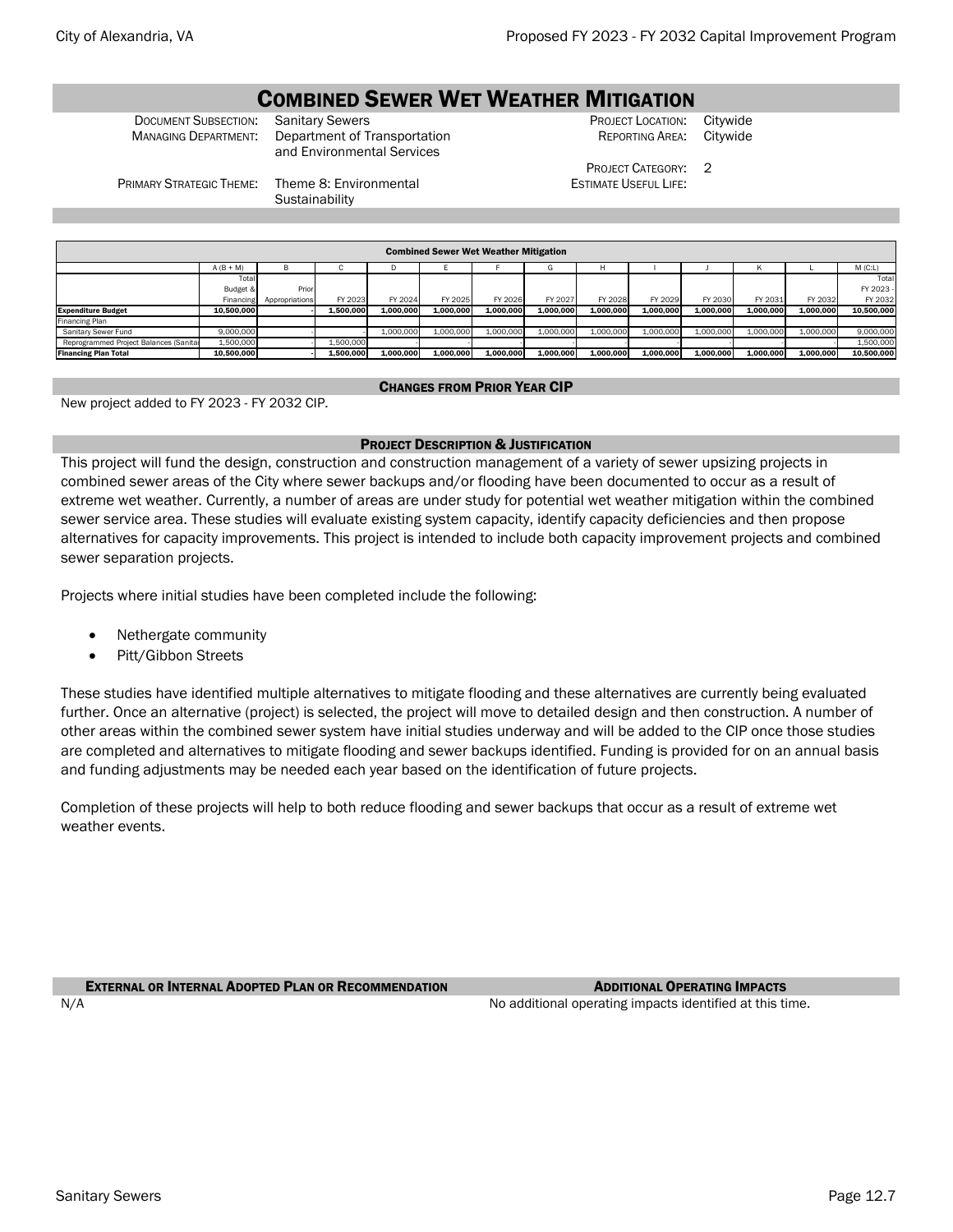### HOLMES RUN TRUNK SEWER

|  | DOCUMENT SUBSECTION: Sanital |  |
|--|------------------------------|--|
|  |                              |  |
|  |                              |  |

MANAGING DEPARTMENT: Department of Transportation and Environmental Services

DOCUMENT SUBSECTION: AlexRenew Plant to the PROJECT LOCATION: AlexRenew Plant to the City/Fairfax Border REPORTING AREA: Landmark/Van Dorn

> PROJECT CATEGORY: 3 ESTIMATE USEFUL LIFE: 30+ Years

PRIMARY STRATEGIC THEME: Theme 8: Environmental **Sustainability** 

|                             |             |                |         |         |         | <b>Holmes Run Trunk Sewer</b> |            |            |            |            |            |            |            |
|-----------------------------|-------------|----------------|---------|---------|---------|-------------------------------|------------|------------|------------|------------|------------|------------|------------|
|                             | $A (B + M)$ | B              | c       | D       |         |                               | G          | н          |            |            | ĸ          |            | M(C:L)     |
|                             | Total       |                |         |         |         |                               |            |            |            |            |            |            | Total      |
|                             | Budget &    | Prior          |         |         |         |                               |            |            |            |            |            |            | FY 2023 -  |
|                             | Financing   | Appropriations | FY 2023 | FY 2024 | FY 2025 | FY 2026                       | FY 2027    | FY 2028    | FY 2029    | FY 2030    | FY 2031    | FY 2032    | FY 2032    |
| <b>Expenditure Budget</b>   | 9,002,000   | 9,002,000      |         |         |         |                               | <b>TBD</b> | <b>TBD</b> | <b>TBD</b> | <b>TBD</b> | <b>TBD</b> | <b>TBD</b> | <b>TBD</b> |
| Financing Plan              |             |                |         |         |         |                               |            |            |            |            |            |            |            |
| Cash Capital                | 500,000     | 500,000        |         |         |         |                               |            |            |            |            |            |            |            |
| GO Bonds (Sanitary)         | 4,100,000   | 4,100,000      |         |         |         |                               |            |            |            |            |            |            |            |
| Sanitary Sewer Fund         | 4,402,000   | 4,402,000      |         |         |         |                               | TBD        | TBD        | TBD        | TBD        | <b>TBD</b> | TBD        | TBD        |
| <b>Financing Plan Total</b> | 9,002,000   | 9,002,000      |         |         |         |                               | <b>TBD</b> | <b>TBD</b> | <b>TBD</b> | <b>TBD</b> | <b>TBD</b> | <b>TBD</b> | <b>TBD</b> |
| Operating Impact            |             |                |         |         |         |                               |            |            |            |            |            |            |            |

#### CHANGES FROM PRIOR YEAR CIP

No change from prior CIP.

#### PROJECT DESCRIPTION & JUSTIFICATION

This project provides for an increase in capacity in the Holmes Run Trunk Sewer (HRTS) line, which is owned and operated by Alexandria Renew Enterprises (AlexRenew). Both the City of Alexandria and Fairfax County send wastewater flows to this sewer and share in the capacity of this sewer. The City has a sanitary sewer Service Agreement with AlexRenew that provides for peak flow capacities in this sewer, as well as the other AlexRenew interceptor sewers.

Increased capacity is required to support development occurring in the Eisenhower Valley, as well as future development and redevelopment in the West End. In 2008, the western portion of the trunk sewer from I-395 to Cameron Run was lined for additional capacity. Additional follow-up engineering and analysis has determined further improvements are needed to address long term capacity issues.

Engineering analysis between the City, Fairfax County, and AlexRenew was completed in FY 2017 which evaluated capacity issues in the HRTS, and provided a recommendation to enlarge an existing parallel, Fairfax County Holmes Run Sewer so that flows from the AlexRenew HRTS could be diverted to this sewer. Enlargement of the Fairfax County Holmes Run Sewer are proposed from the City/County line to Cameron Run, where the Fairfax sewer discharges in the the AlexRenew HRTS. A subsequent study was completed in FY 2019 that confirms construction of this sewer will have sufficient capacity to serve the proposed growth as anticipated in the Eisenhower West Small Area Plan. This study also included analysis of the Fairfax County Backlick Sewers, located in the City, and concluded that no infrastructure improvements would be required. The timing of the capacity upgrades is anticipated sometime after 2025. Design of the capacity upgrades is anticipated to be completed in two years and construction in three years.

The FY 2019 study also identified portions of the HRTS in the East Eisenhower Valley where the City will eventually exceed its peak flow capacities as stated in the Service Agreement. Development forecasting and hydraulic modeling show that the City will not exceed its Service Agreement capacities in this section of the HRTS until after 2035. Capacity improvements in this section of the HRTS have not yet been determined.

A total of \$9.0 million from the sanitary sewer fund has been budgeted in prior fiscal years for this project. The City will coordinate with AlexRenew and Fairfax County regarding implementation of projects, along with cost sharing to resolve remaining capacity issues on the Holmes Run Trunk Sewer. Depending on the outcome of these discussions, additional funding may be required in future years for both design and construction.

Completion of this project will improve the City's sanitary sewer infrastructure, which will help mitigate any potential sanitary sewer overflows during periods of wet weather. Additionally, the project will improve the City's readiness for accommodating quality economic growth.

| <b>EXTERNAL OR INTERNAL ADOPTED PLAN OR RECOMMENDATION</b> | <b>ADDITIONAL OPERATING IMPACTS</b>                      |
|------------------------------------------------------------|----------------------------------------------------------|
| Sanitary Sewer Master Plan                                 | No additional operating impacts identified at this time. |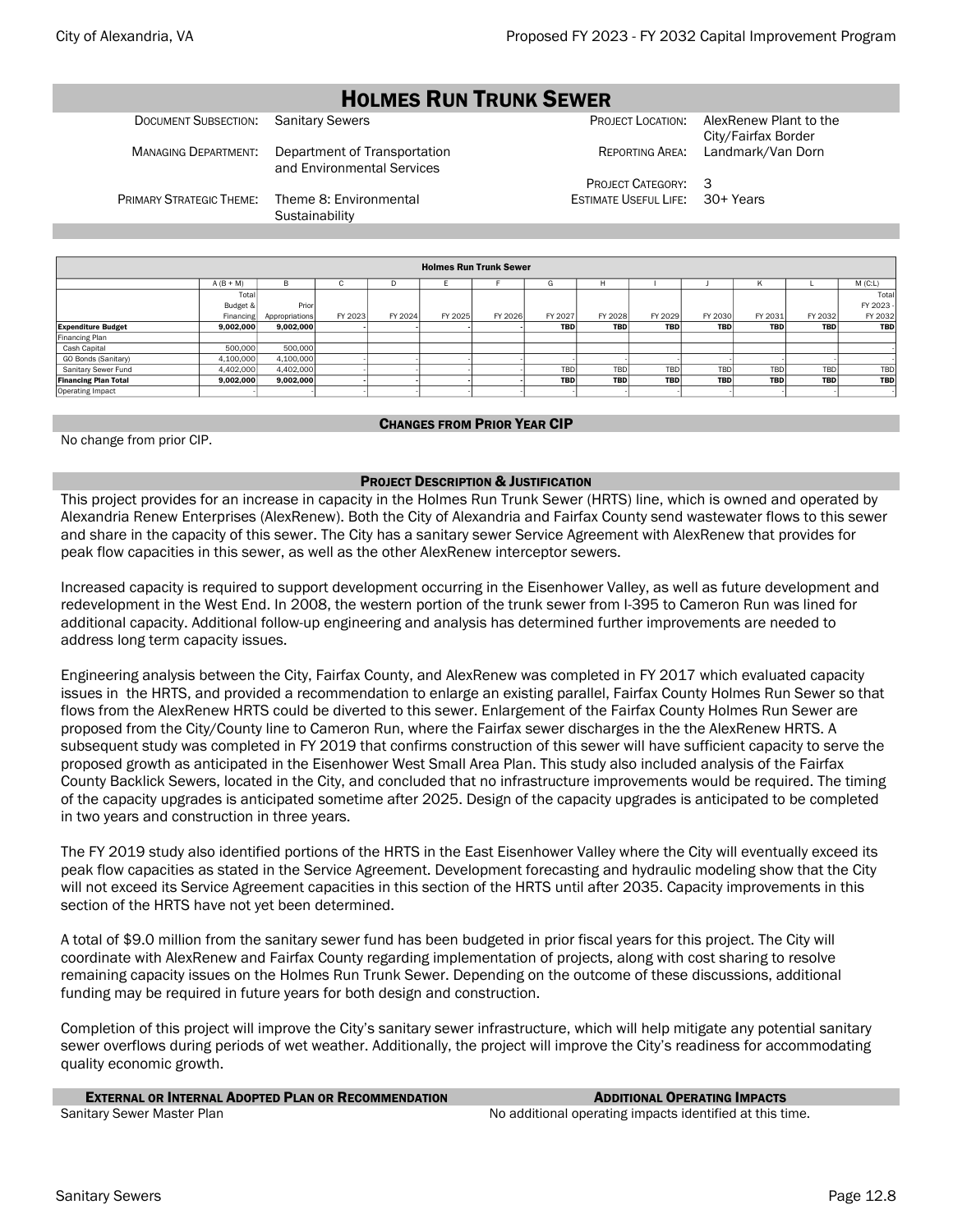### **RECONSTRUCTIONS & EXTENSIONS OF SANITARY SEWERS**<br>Project Location: Sanitary Sewers

**DOCUMENT SUBSECTION:** Sanitary Sewers **PROJECT LOCATION: Citywide** MANAGING DEPARTMENT: Department of Transportation **PROJECT LOCATION: Citywide** Department of Transportation and Environmental Services

REPORTING AREA:

PROJECT CATEGORY: 1 ESTIMATE USEFUL LIFE: 30+ Years

PRIMARY STRATEGIC THEME: Theme 8: Environmental

**Sustainability** 

|                             | <b>Reconstructions &amp; Extensions of Sanitary Sewers</b> |                |         |         |         |         |         |         |         |         |         |         |           |  |  |
|-----------------------------|------------------------------------------------------------|----------------|---------|---------|---------|---------|---------|---------|---------|---------|---------|---------|-----------|--|--|
|                             | $A (B + M)$                                                | B              | v       | D       |         |         | G       | H       |         |         | K       |         | $M$ (C:L) |  |  |
|                             | Total                                                      |                |         |         |         |         |         |         |         |         |         |         | Total     |  |  |
|                             | Budget &                                                   | Prior          |         |         |         |         |         |         |         |         |         |         | FY 2023 - |  |  |
|                             | Financing                                                  | Appropriations | FY 2023 | FY 2024 | FY 2025 | FY 2026 | FY 2027 | FY 2028 | FY 2029 | FY 2030 | FY 2031 | FY 2032 | FY 2032   |  |  |
| <b>Expenditure Budget</b>   | 25.200.452                                                 | 17.100.452     |         | 900.000 | 900.000 | 900.000 | 900.000 | 900.000 | 900.000 | 900.000 | 900.000 | 900.000 | 8.100.000 |  |  |
| Financing Plan              |                                                            |                |         |         |         |         |         |         |         |         |         |         |           |  |  |
| Cash Capital                | 2.146.105                                                  | 2.146.105      |         |         |         |         |         |         |         |         |         |         |           |  |  |
| GO Bond Interest Earnings   | 250,000                                                    | 250,000        |         |         |         |         |         |         |         |         |         |         |           |  |  |
| GO Bonds (Sanitary)         | 3,473,708                                                  | 3.473.708      |         |         |         |         |         |         |         |         |         |         |           |  |  |
| Sanitary Sewer Fund         | 19,330,639                                                 | 11,230,639     |         | 900,000 | 900,000 | 900,000 | 900,000 | 900,000 | 900,000 | 900,000 | 900,000 | 900,000 | 8,100,000 |  |  |
| <b>Financing Plan Total</b> | 25.200.452                                                 | 17.100.452     |         | 900.000 | 900.000 | 900.000 | 900.000 | 900.000 | 900.000 | 900.000 | 900.000 | 900.000 | 8.100.000 |  |  |
| Operating Impact            |                                                            |                |         |         |         |         |         |         |         |         |         |         |           |  |  |

#### CHANGES FROM PRIOR YEAR CIP

Project funding removed from FY 2023; funding added for FY 2032.

#### PROJECT DESCRIPTION & JUSTIFICATION

This project provides for the construction of new sewer mains, the replacement and rehabilitation of old sewer lines as needed, repairs to City streets disturbed by sewer line repairs, and reconstruction and funds for the City's share of the cost of sewer extensions required for development.

Prior year balances, along with annual funding will be utilized to fund multiple projects in this request. Some projects are in early planning stages, while others are currently in design and construction. Obstacles to construction may include the moving of buried utility lines, such as power, water, and gas lines by the various utility owners that if not moved would interfere with the construction.

Projects currently under study/design and scheduled for construction in FY 2023 funding through prior year CIP dollars, include:

- N Saint Asaph Street/Madison Street Sewer Improvements
- Miscellanous Sanitary Sewer Upsizing Projects

Completion of these projects improves the City's sanitary sewer infrastructure while reducing the frequency of unplanned repairs due to deferred maintenance.

**EXTERNAL OR INTERNAL ADOPTED PLAN OR RECOMMENDATION** ADDITIONAL **OPERATING IMPACTS** 

Sanitary Sewer Master Plan No additional operating impacts identified at this time.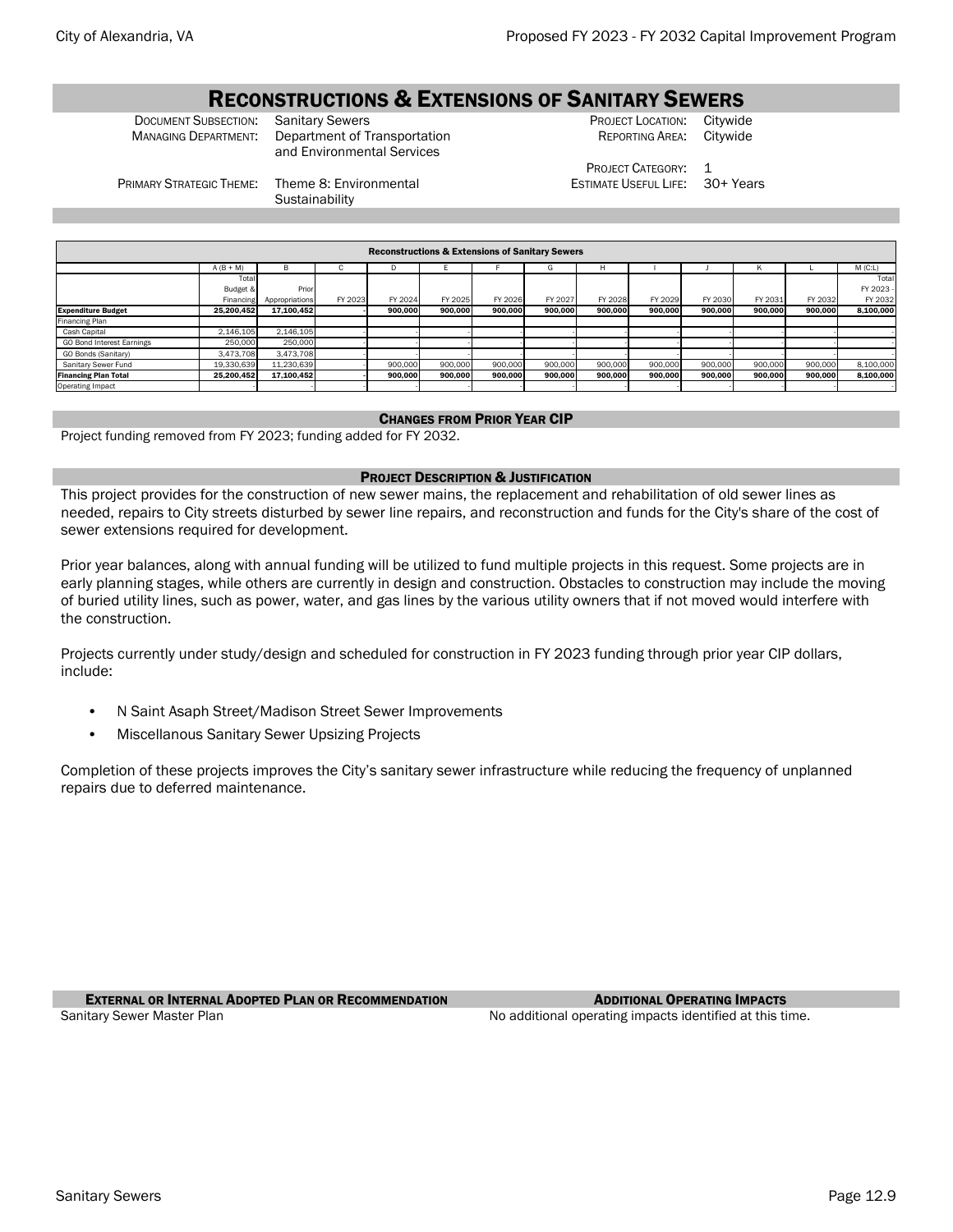# **SANITARY SEWER ASSET RENEWAL PROGRAM**<br>**Sanitary Sewers**

**DOCUMENT SUBSECTION:** Sanitary Sewers **PROJECT LOCATION: Citywide** MANAGING DEPARTMENT: Department of Transportation **PROJECT LOCATION: Citywide** Department of Transportation and Environmental Services

REPORTING AREA:

PROJECT CATEGORY: 2 ESTIMATE USEFUL LIFE: 30+ Years

PRIMARY STRATEGIC THEME: Theme 8: Environmental

**Sustainability** 

|                             | <b>Sanitary Sewer Asset Renewal Program</b> |                |           |           |           |           |           |           |           |           |           |           |            |  |  |
|-----------------------------|---------------------------------------------|----------------|-----------|-----------|-----------|-----------|-----------|-----------|-----------|-----------|-----------|-----------|------------|--|--|
|                             | $A (B + M)$                                 | B              |           |           |           |           | G         | н         |           |           | ĸ         |           | M(C:L)     |  |  |
|                             | Total                                       |                |           |           |           |           |           |           |           |           |           |           | Total      |  |  |
|                             | Budget &                                    | Prior          |           |           |           |           |           |           |           |           |           |           | FY 2023 -  |  |  |
|                             | Financing                                   | Appropriations | FY 2023   | FY 2024   | FY 2025   | FY 2026   | FY 2027   | FY 2028   | FY 2029   | FY 2030   | FY 2031   | FY 2032   | FY 2032    |  |  |
| <b>Expenditure Budget</b>   | 41.750.000                                  | 5.750.000      | 4.500.000 | 3.500.000 | 3.500.000 | 3.500.000 | 3.500.000 | 3.500.000 | 3.500.000 | 3.500.000 | 3.500.000 | 3,500,000 | 36,000,000 |  |  |
| Financing Plan              |                                             |                |           |           |           |           |           |           |           |           |           |           |            |  |  |
| GO Bonds (Sanitary)         | 1,250,000                                   | 1.250.000      |           |           |           |           |           |           |           |           |           |           |            |  |  |
| Sanitary Sewer Fund         | 40,500,000                                  | 4,500,000      | 4.500.000 | 3,500,000 | 3,500,000 | 3,500,000 | 3,500,000 | 3,500,000 | 3,500,000 | 3,500,000 | 3,500,000 | 3,500,000 | 36,000,000 |  |  |
| <b>Financing Plan Total</b> | 41.750.000                                  | 5.750.000      | 4.500.000 | 3.500.000 | 3.500.000 | 3.500.000 | 3.500.000 | 3.500.000 | 3.500.000 | 3,500,000 | 3.500.000 | 3.500.000 | 36.000.000 |  |  |
| Operating Impact            |                                             |                |           |           |           |           |           |           |           |           |           |           |            |  |  |

#### CHANGES FROM PRIOR YEAR CIP

Funding increased from \$3.5 million to \$4.5 million in FY 2023; funding added for FY 2032.

#### PROJECT DESCRIPTION & JUSTIFICATION

The City's sanitary sewer system is comprised of over 240 miles of sewer line, some lines dating back over 100 years. This program provides for annual inspection, condition assessment, and rehabilitation of sanitary sewers, City-owned lateral sewers, and sewer appurtenances as part of an ongoing sewer asset management initiative.

This program provides for closed circuit television (CCTV) inspection of all sewers and City-owned laterals and visual inspection of all sewer appurtenances (manholes and other structures). Inspections will be performed with a goal of inspecting 10 percent of the system each year. The condition of all sewers and sewer appurtenances will be assessed using industry standards of cataloguing inspections and recommendations will be made as to which sewers and sewer appurtenances are vulnerable to breakage or collapse. Sewers and sewer appurtenances that are vulnerable will be rehabilitated primarily using trenchless technologies, which are significantly less costly than dig-and-replace repairs. A total of \$36 million is being budgeted for this program over the ten-year budget period. Funding in FY 2023 has been increased by \$1 million to accelerate implementation of the program.

Implementation of this project improves the City's sanitary sewer infrastructure and extends the infrastructure's useful life by reducing the potential of pipe collapse and other emergency repairs. Additionally, this project will help reduce the amount of infiltration and inflow (I&I) into the sanitary sewer system, which helps reduce the frequency and magnitude of sanitary sewer overflows and sewer back-ups into homes and businesses.

**EXTERNAL OR INTERNAL ADOPTED PLAN OR RECOMMENDATION** ADDITIONAL **OPERATING IMPACTS** Sanitary Sewer Master Plan No additional operating impacts identified at this time.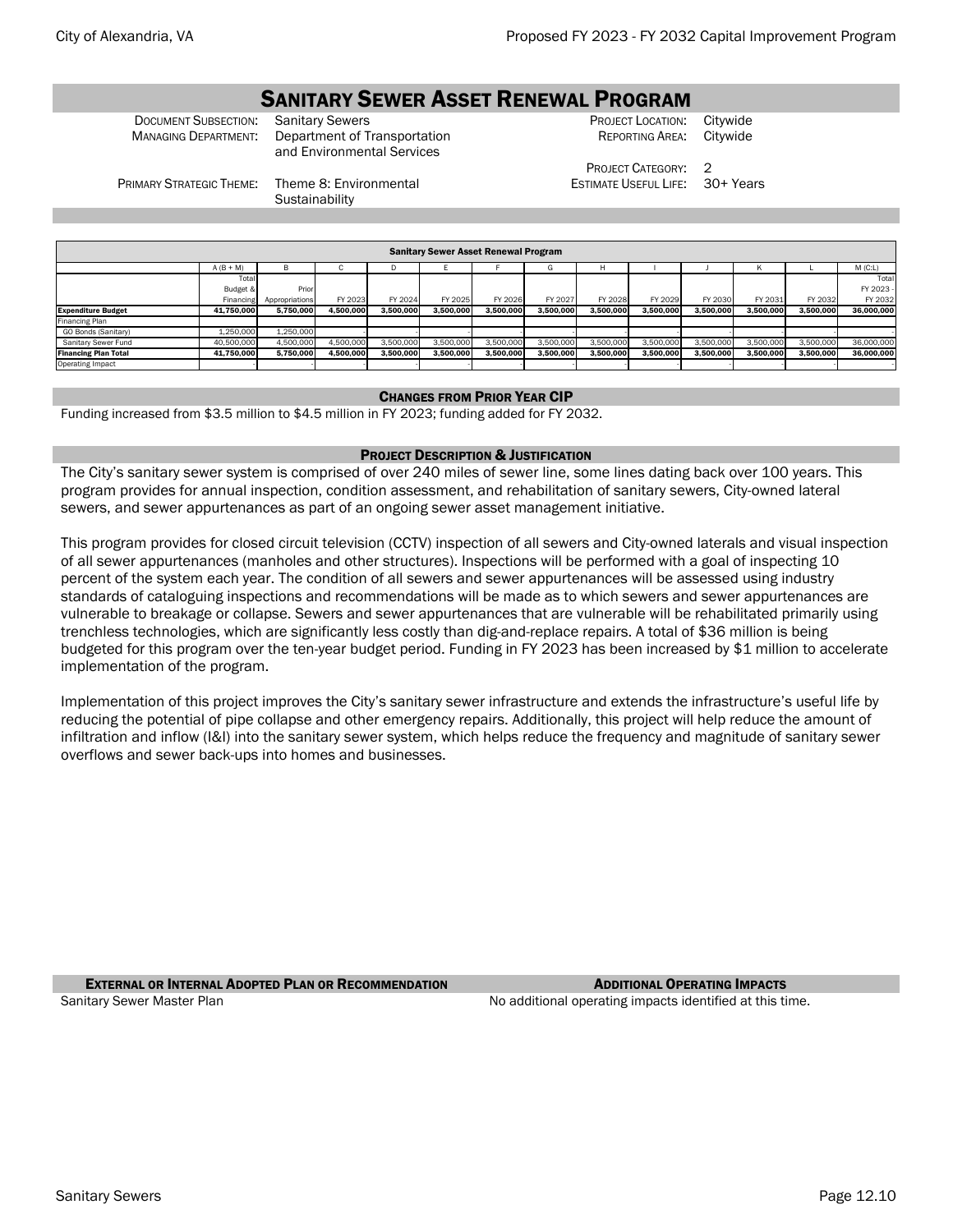nancing Plan

# **SANITARY SEWER STREAM CROSSING PROTECTION**<br>TON: Sanitary Sewers **CRAM CROSSING PROJECT LOCATION:** C

PRIMARY STRATEGIC THEME: Theme 8: Environmental

DOCUMENT SUBSECTION: Sanitary Sewers **PROJECT LOCATION: Citywide** PROJECT LOCATION: Citywide MANAGING DEPARTMENT: Department of Transportation REPORTING AREA: Citywide Department of Transportation and Environmental Services

**Sustainability** 

REPORTING AREA:

PROJECT CATEGORY: 2 ESTIMATE USEFUL LIFE:

A (B + M) B C D E F G H I J K L M (C:L) Tot Budget & **Financing** p<sub>rio</sub> Appropriations FY 2023 FY 2024 FY 2025 FY 2026 FY 2027 FY 2028 FY 2029 FY 2030 FY 2031 FY 2032 Sanitary Sewer Stream Crossing Protection

#### CHANGES FROM PRIOR YEAR CIP

Expenditure Budget | 5,706,100 - | 1,125,000 | - | 4,132,700 | - | 140,700 | - | 158,400 | - | 5,706,100

Sanitary Sewer Fund | 5,706,100 | -| 1,125,000 | -| 4,132,700 | - | 140,700 | - | 158,400 | - | 5,706,100 | Financing Plan Total | 5,706,100 - | 1,125,000 - | 4,132,700 - | 140,700 - | 149,300 - | 158,400 - | 5,706,100

New project added to FY 2023 - FY 2032 CIP.

#### PROJECT DESCRIPTION & JUSTIFICATION

This project will fund sanitary sewer inspections in stream areas, along with design, construction and construction management for those sanitary sewers at risk of breakage due to erosion of stream areas. In 2020, the City embarked on a project to inspect all sanitary sewers located in stream areas. These inspections included CCTV inspections of sanitary sewers, along with checking performing field inspections where each stream areas was walked to review the external condition of the sanitary sewer and sewer assets. A draft report was submitted in 2021 that provided an analysis of the likelihood and consequence of potential failure of the sanitary sewers and prioritized a list of sewer segments to be considered for enhanced protection.

The sanitary sewer determined most at-risk crosses Holmes Run just upstream of I-395. The pipe is exposed within the stream as the concrete armoring has become broken and cracked. The downstream sewer segment has also been undermined by erosive forces as well. It is recommended that these two sewer segments be replaced and encased. Funding in FY 2023 will be used for the design of this replacement project and FY 2024 funding will be used for construction. This project also provides for field inspections of these sewers every two years starting in FY 2023. The CIP may be updated in the future to include additional projects based on the results of these inspections.

**EXTERNAL OR INTERNAL ADOPTED PLAN OR RECOMMENDATION** ADDITIONAL **OPERATING IMPACTS** 

N/A  $\blacksquare$  No additional operating impacts identified at this time.

Total FY 2023  $FY 2032$ <br>5,706,100